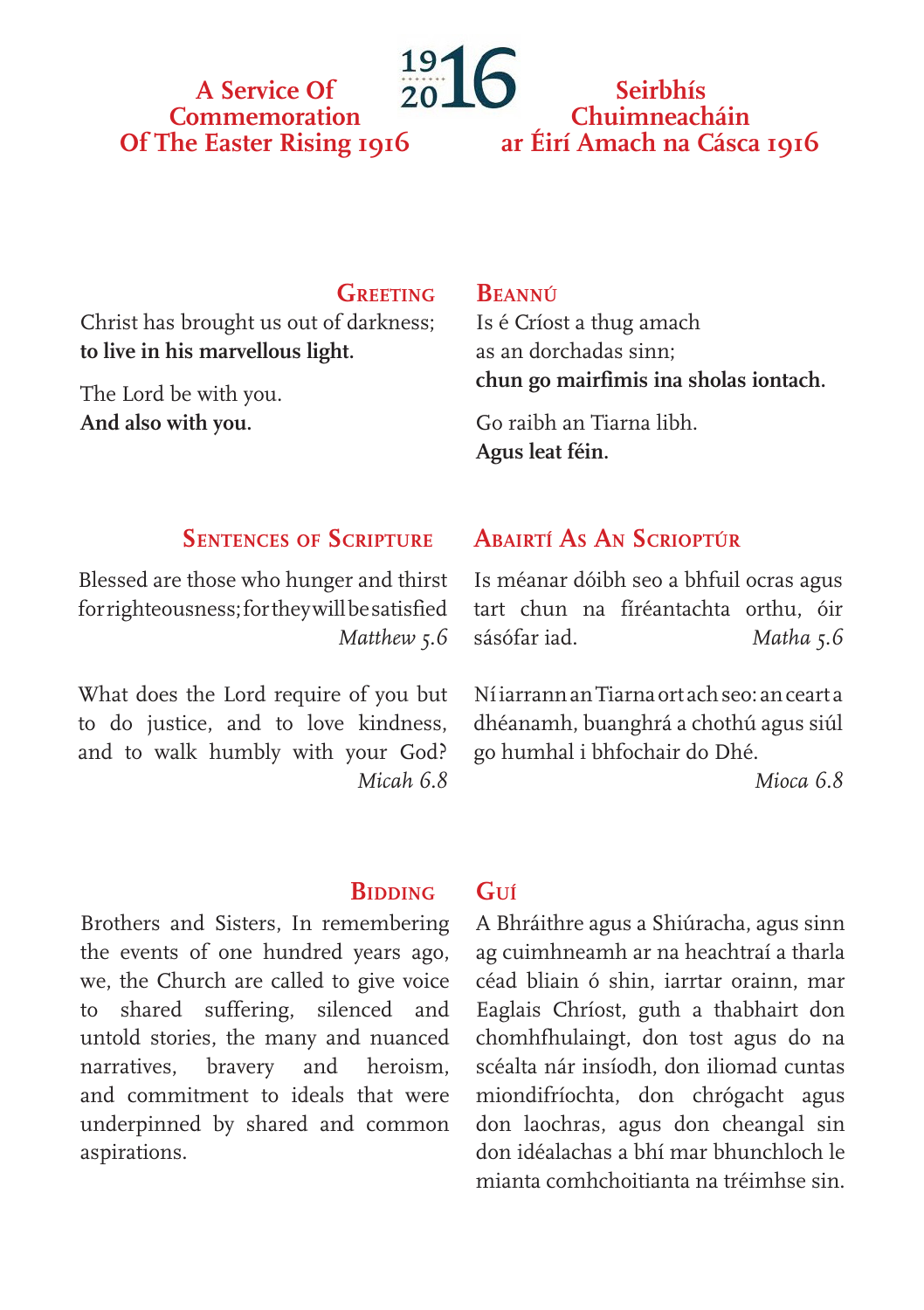## **Collect**

Heavenly Father, as we mark the centenary of the Easter Rising, grant to us a true sense of what is to be your people in the world. We ask you to so guard and guide all who reflect on the past, all who lead us in the present, and all who shape our future, that we may live and grow in the image of Christ and his glory, in whom we trust and through whom we pray. **Amen**.

# **Reading Matt 5.43-end**

'You have heard that it was said, "You shall love your neighbour and hate your enemy." But I say to you, Love your enemies and pray for those who persecute you, so that you may be children of your Father in heaven; for he makes his sun rise on the evil and on the good, and sends rain on the righteous and on the unrighteous. For if you love those who love you, what reward do you have? Do not even the tax-collectors do the same? And if you greet only your brothers and sisters, what more are you doing than others? Do not even the Gentiles do the same? Be perfect, therefore, as your heavenly Father is perfect.

# **An Ortha**

A Athair Neamhaí, ag comóradh seo céad bliain Éirí Amach na Cásca, deonaigh dúinn fíorthuiscint ar conas bheith mar phobal Dé ar an saol seo. Iarraimid do chosaint agus do threoir: do gach duine a chuimhníonn ar an am atá thart, dóibh siúd uilig atá mar cheannairí orainn san am i láthair, agus don mhuintir sin a mbeidh lámh acu i múnlú an ama atá le teacht, ionas go mairimid agus go bhfásaimid in íomhá Chríost agus ina ghlóir, óir is ann atá ár muinín agus is tríd a dhéanaimid guí. **Áiméan**.

# Léach<sup>T</sup> **Matha 5.43 go deireadh**

Dúirt Íosa: "Chuala sibh go ndúradh: 'Bíodh grá agat do do chomharsa agus fuath agat do do namhaid.' Ach is é a deirimse libh, bíodh grá agaibh do bhur naimhde agus guígí ar son bhur ngéarleantóirí; sin mar a bheidh sibh in bhur gclann ag bhur nAthair atá ar neamh, a chuireann faoi deara dá ghrian éirí ar olc agus ar mhaith, agus a fhearann báisteach ar chóir agus ar mhíchóir. Óir, má thugann sibh grá dóibh seo a thugann grá daoibh, cad é an tuarastal atá ag dul daoibh? Nach ndéanann na poibleacánaigh féin an rud céanna? Agus mura mbeannaíonn sibh ach do bhur mbráithre amháin, an ndéanann sibh aon ní thar na bearta? Nach ndéanann na págánaigh féin an rud céanna? Bígí foirfe, dá bhrí sin, faoi mar atá bhur nAthair neamhaí foirfe."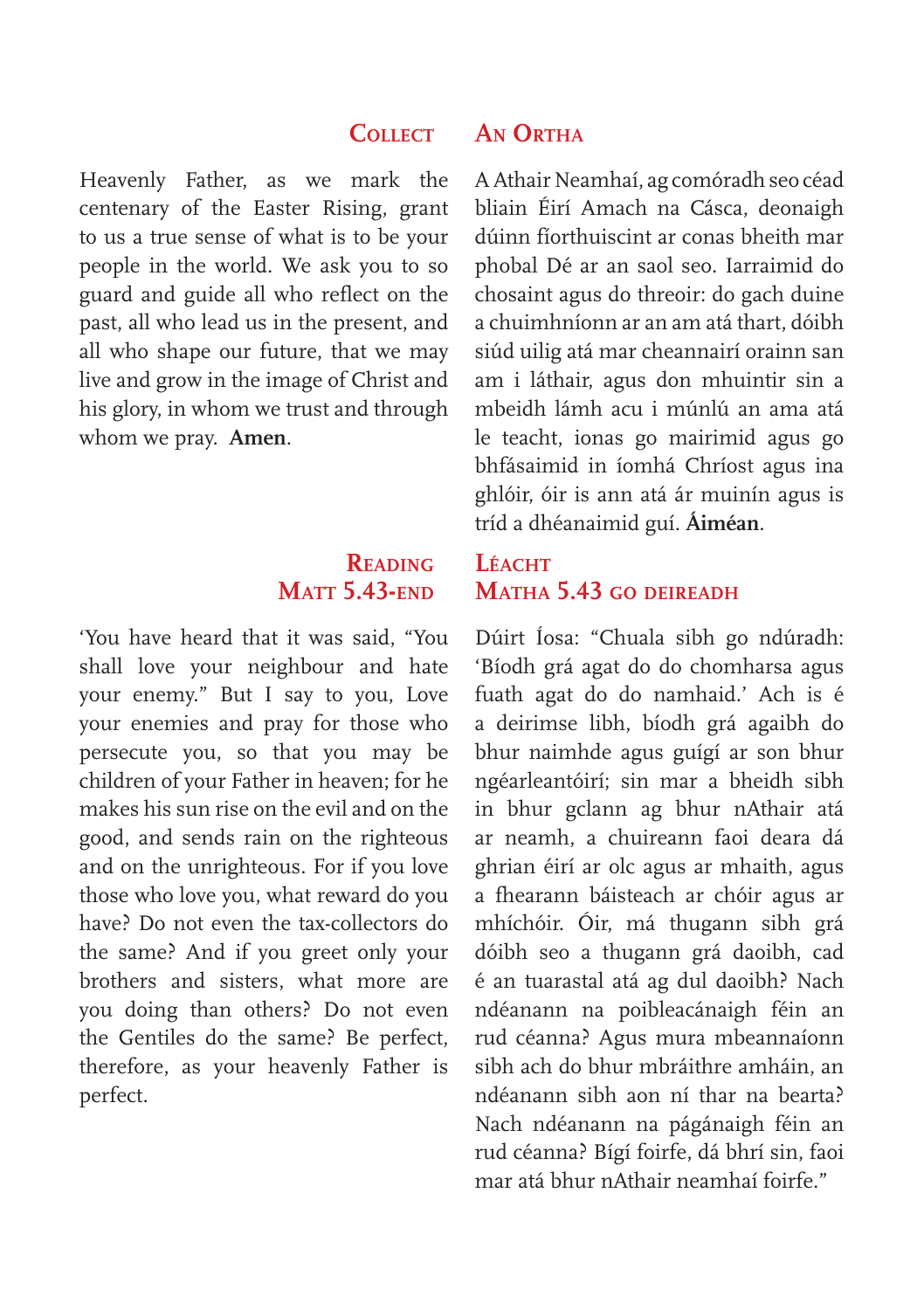#### **Prayers**

## **For Healing and a commitment to love**

Almighty God, in your Son our Saviour Jesus Christ you have shown us the way of forgiveness and love: Help us, despite our wounded history, to celebrate all that is good and true in our common life and to affirm and acknowledge our common Irish heritage, through the same Jesus Christ our Lord. **Amen**.

# **Paidreacha Ar son ár slánaithe agus chun ceangal an ghrá bheith orainn**

A Athair Uilechumhachtaigh, is é do Mhac Íosa Críost a a léirigh dúinn bealach an mhaithiúnais agus an ghrá: d'ainneoin ghonta na staire s'againne, cabhraigh linn ceiliúradh a dhéanamh ar a bhfuil fíor agus maith inár mbeatha le chéile chun go n-aithnímid agus go ndearbhaímid ár n-oidhreacht choiteann Éireannach, trín Íosa Críost sin ár dTiarna. **Áiméan**

# **For The Republic Of Ireland**

Almighty God, as we recall the vision of the leaders of the Easter Rising, we pray for all who today shape our present and envision our future, and that, as citizens of this Republic, we may work for that radical equality and social inclusion taught us by our Saviour Jesus Christ. May we work unfailingly for justice, peace and love, so that our State may embrace the values of your Kingdom on earth as it is in heaven; with the guidance of your Holy Spirit and through Jesus Christ our Lord. **Amen**.

# **Ar son Phoblacht na hÉireann**

 Dhia Uilechumhachtaigh, ag tabhairt chun cuimhne fís cheannairí Éirí Amach na Cásca, guímid ar son iad siúd a mhúnlaíonn ár saoil inniu agus ar a son siúd a shamhlaíonn ár saoil san am atá le teacht. Mar shaoránaigh na Poblachta seo, go n-oibrímid le chéile ar son na cothroime radacaí agus an chuimsithe shóisialta sin a mhúin ár Slánaithoir Íosa Críost dúinn. Go n-oibrímid gan stad gan staonadh ar son an chirt, ar son na síochána, agus ar son an ghrá, ionas go raibh glacadh forleathan sa Stát seo le luachanna sin do Ríochta, anseo ar an talamh mar atá ar neamh: le treorú do Spioraid Naoimh, agus trí Íosa Críost ár dTiarna. **Áiméan**